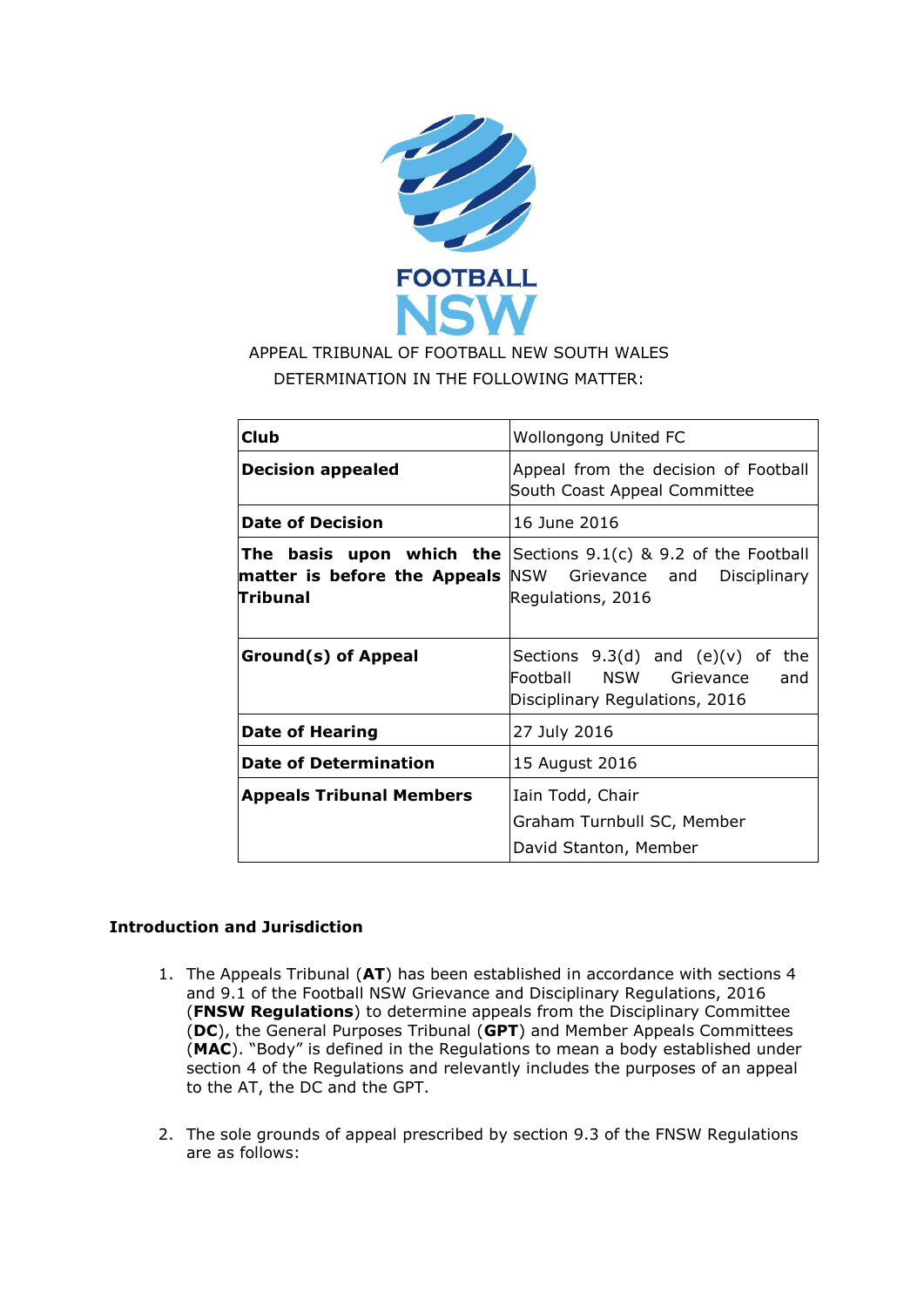- a. a party was not afforded a reasonable opportunity to present its case;
- b. lack or excess of jurisdiction of a Body or a Member Appeals Committee;
- c. the decision of a Body or Member Appeals Committee was affected by actual bias;
- d. the decision was one that was not reasonably open to a Body or Member Appeals Committee having regard to the evidence before the decisionmaker;
- e. severity, only where the decision imposed a sanction of at least:
	- i. a Fixture/Match Suspension of 6 or more Fixtures/Matches (excluding Trial Matches, Tournaments, the NPL Pre-Season Competition, the FFA National titles or any Football NSW Representative Matches); or
	- ii. a Time Suspension of three (3) or more months; or
	- iii. a fine of three thousand dollars (\$3,000) or more; or
	- iv. a bond to be of good behaviour of three thousand dollars (\$3,000) or more;
	- v. a deduction, loss or ban on accruing six (6) or more competition points; or
	- vi. exclusion, suspension or expulsion of a Club or Team from a competition; or
	- vii. relegation to a lower division;
- f. leniency, but only in the case of an appeal brought by Football NSW or an appeal allowed by the Executive pursuant to section 9.2(h) (Appeal from a MAC).
- 3. This appeal is from a MAC pursuant to section 9.6 but only where the matter has proceeded in accordance with, and exhausted, that member's own disciplinary/grievance Rules and regulations.
- 4. Upon the hearing of an appeal, the AT may:
	- a. dismiss, allow in whole or part, or vary (whether by way of reduction or increase) a Determination, including any sanction or penalty made by a Body or a MAC, as the case may be;
	- b. subject to any applicable Minimum Suspension, impose any sanction, measure or make any order it thinks fit or that a Body or MAC, as the case may be, could have imposed under the Regulations or its regulations, as the case may be;
	- c. conduct a fresh hearing of the matter (*hearing de novo***)**; or
	- d. refer the matter to the Body or the MAC from which the appeal originated, or to the Tribunal (or similar) that dealt with the matter at first instance for rehearing and issue any directions or orders in relation to the rehearing of the matter that the AT deems appropriate. (s 9.4(b) of the FNSW Regulations)
- 5. The AT is satisfied that it has jurisdiction to hear the appeal. Further, neither party raised any objection to the AT's jurisdiction.

### **Background Facts**

- 6. These may be simply stated as there was no dispute by Wollongong United Football Club (**WU**) of the following matters:
	- a. WU participate in Football South Coast (**FSC**) Men's Competition in the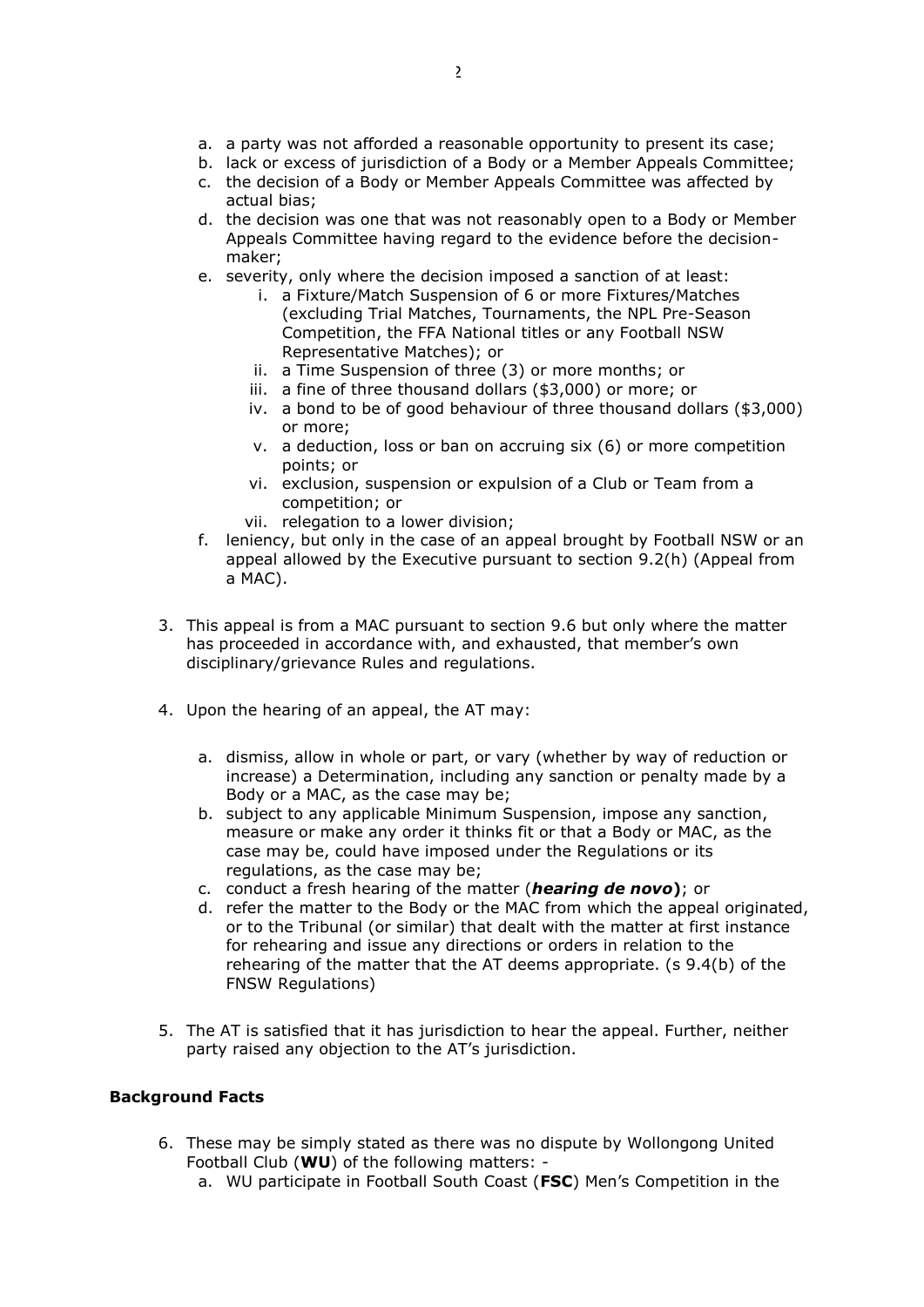Illawarra Premier League Competition (**IPL**);

- b. As a member of the FSC Men's Competition, WU are subject to the Rules and Regulations contained in:
	- i. FSC Men's Football Competition Rules and Regulations (**FSC Rules**); and
	- ii. FSC Disciplinary and Dispute Regulations (**FSC Disciplinary Regulations**).
- 7. On 7 May 2016 FSC notified WU of a potential breach of Rule 7.15 in the FSC Rules. The Rule provides as follows: -

*7.15 VISA PLAYERS*

*7.15.1 A visa player is defined as a player holding an international visa selected to the team squad list.*

*7.15.2 Clubs are permitted a maximum of three (3) visa players per Club, in any season. If a visa player leaves a Club for any reason, albeit a Club or player choice, an additional visa player on top of the three (3) visa players is not permissible*.

- 8. FSC alleged that WU had used 4 visa players over the first 7 rounds of the IPL in breach of Rule 7.15.2.
- 9. WU admitted the following:
	- a. A number of WU identified players were visa players within the meaning of the Rule, namely:
		- i. Daisuke Yuwaza;
		- ii. Jinya An;
		- iii. Motoki Kinjo;
		- iv. Bradley Welch
	- b. Mr Yuwaza, Mr An and Mr Kinjo were all Japanese Nationals and Mr Welch was an American National;
	- c. Each of the 4 visa players played in the first 7 rounds of the IPL, save Mr Welch who was an unused substitute in round 2 of the IPL.
	- d. It was agreed that each of the 4 players had been registered using a computer online system by either the players or WU.
	- e. WU accepted that for the first 7 rounds of the IPL the Club was in breach of Rule 7.15.2.
- 10. On 2 June 2016 the General Purpose Tribunal (**GPT**) was convened under the FSC Disciplinary Regulations. The GPT considered whether WU had breached FSC Rules 7.15.2, 2.6.1(c) and 2.6.1(d).
- 11. Rules  $2.6.1(c)$  and  $2.6.1(d)$  are in the following terms: -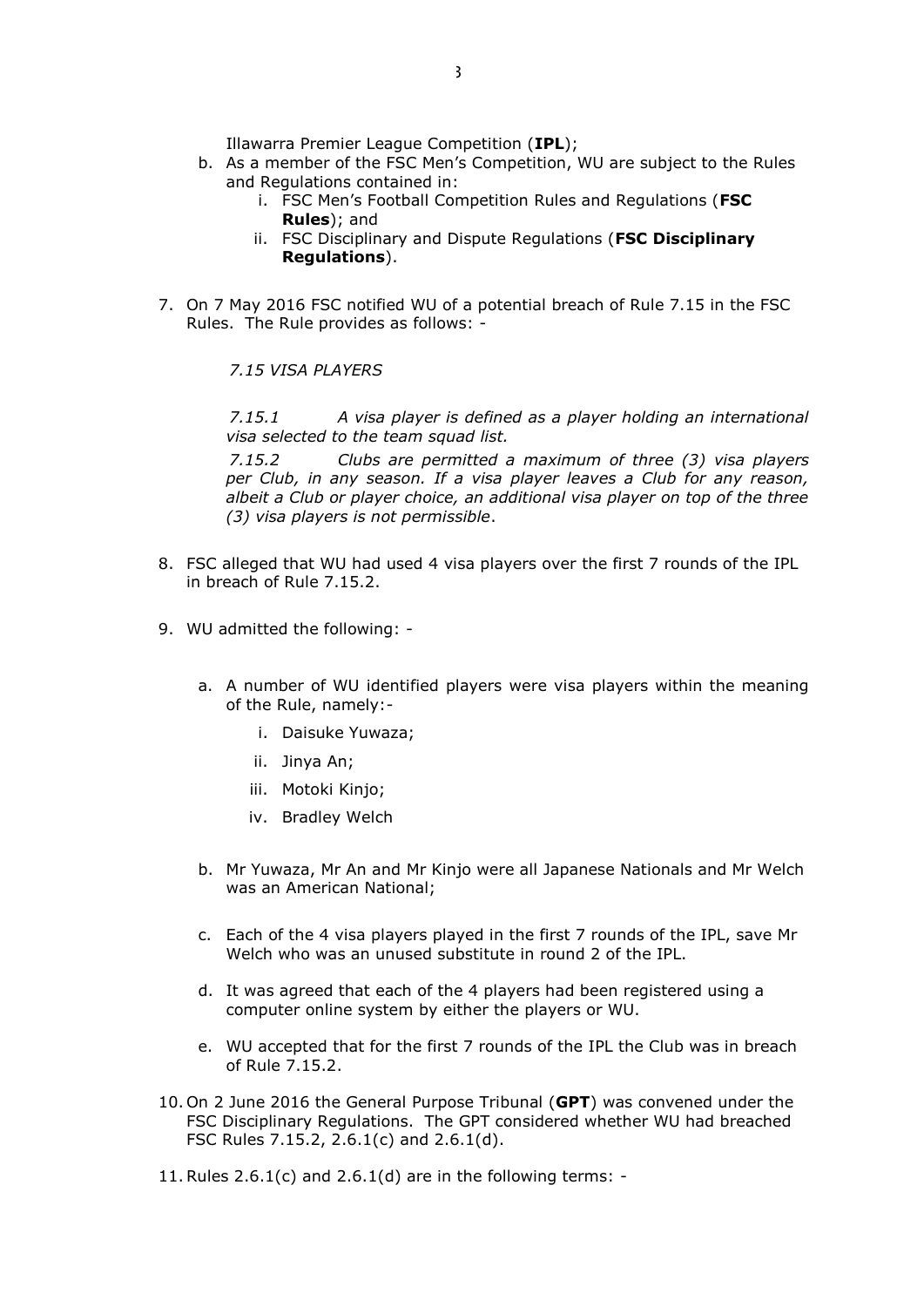- *a. 2.6.1 (c) Any Club playing an ineligible player shall be ineligible for any match points and shall be subject to any disciplinary action as imposed by the FSC through its Councils and the FSC DOR.*
- b. *2.6.1(d) FSC may reserve the right to sanction a Club at any time for breaching player ineligibility. Full points allocated for the fixture shall be forfeited to their opponents and a 3-0 forfeit result or an average score (whichever is greater) will be awarded*.
- 12. The GPT determined:
	- a. There was no breach of Rule 2.6.1 as the definition of an inegible player does not clearly include those players who are registered despite being in excess of the visa player cap;
	- b. It was admitted there was a breach of Rule 7.15.2. The GPT decision was that such conduct fell within the category of M2 under the FSC Disciplinary Regulations.
- 13.Category M2 of the FSC Dispute Regulations requires the relevant misconduct to be misconduct against FSC.
- 14.By reason of its admission of breach of Rule 7.15.2 and the application of category M2 under the FSC Disciplinary Regulations, the GPT determined the appropriate penalty to be:
	- a. A deduction of 9 competition points from the current season in the relevant grade; and
	- b. A \$1,000 fine imposed against WU.
- 15. WU exercised its right of appeal under the FSC Disciplinary Regulations. On 16 June 2016 the appeal was heard by a FSC Appeal Committee. WU's appeal alleged that the rating given to the misconduct was inappropriate within the context of the FSC Disciplinary Rules and submitted in those circumstances, the severity of the penalty was too great.
- 16. The FSC Appeal Committee hearing found as follows:
	- i. It rejected the appeal in that WU had clearly enjoyed an unfair benefit by breaching the competition Rules by having 4 visa players on the team sheet for the first 7 competition rounds;
	- ii. Imposed a greater penalty by:
		- 1. Increasing the point deduction from 9 to 13 competition points (representing the points gained by WU from the first 7 games which were played in breach of the Rules); and 2. Deleted the \$1,000 fine.
	- iii. The FSC Appeal Committee also awarded a 3-0 win plus 3 competition points to those teams who played against WU in the first 7 rounds.
- 17. The FSC Appeal Committee hearing represented the completion of the appeal rights under the FSC Disciplinary Rules.
- 18. It is from the FSC Appeal Committee decision that this appeal is brought.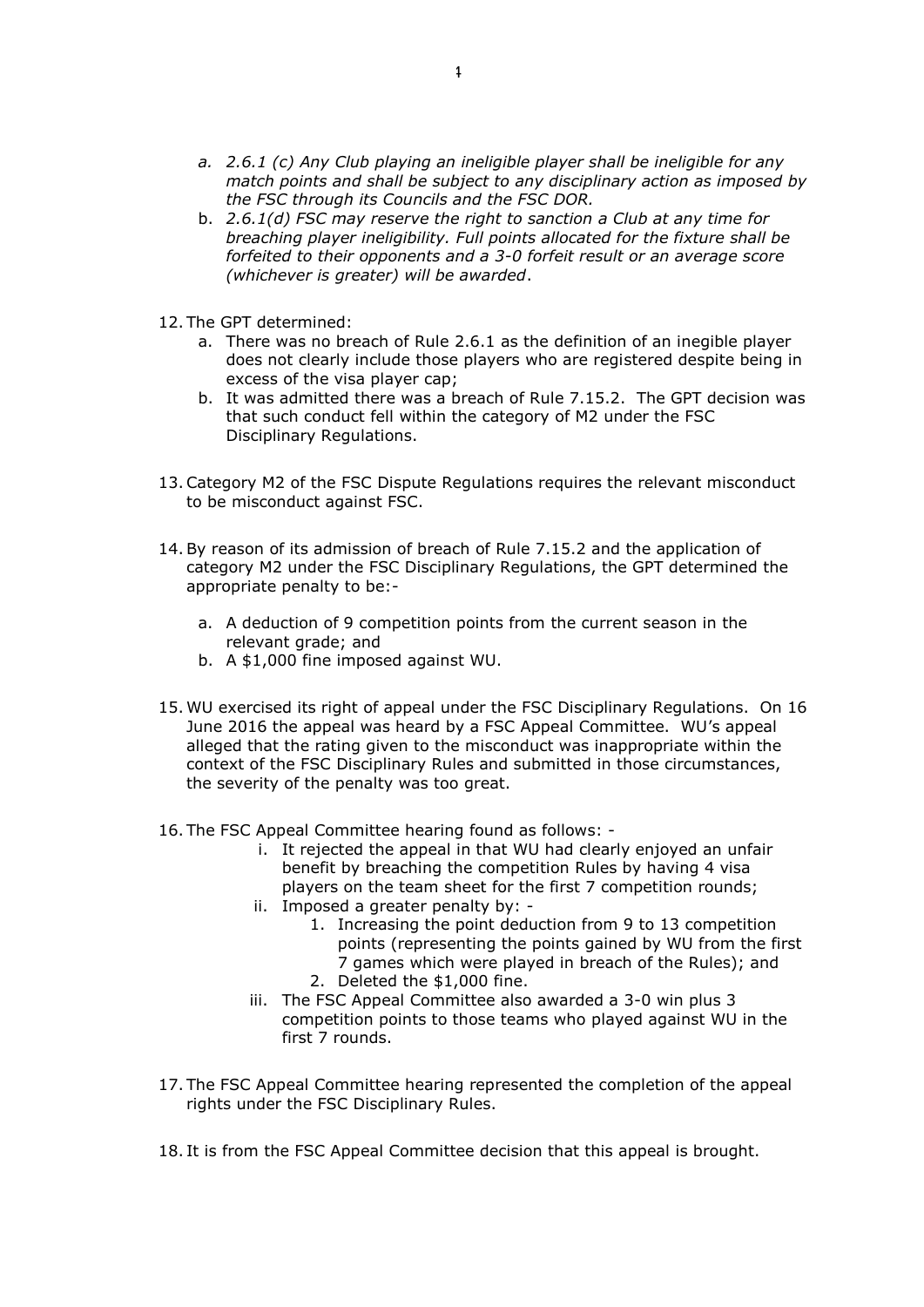#### **The Decision the Subject of the Appeal**

19. WU appeals from the Appeals Committee decision dated 16 June 2016.

#### **The Grounds of Appeal**

- 20. The Notice of Appeal articulates the following grounds of appeal:
	- a. The decision was one that was not reasonably open to a body or a member appeals committee having regard to the evidence before the body or the member appeals committee; and
	- b. Severity only where the decision of the body or a member appeals committee imposed a sanction of at least:
		- i. A deduction, a loss or ban on accruing six (6) or more competition points.
- 21.At the hearing of the appeal on 27 July 2016 WU applied to amend its grounds of appeal to include the following:-

*"A party was not afforded a reasonable opportunity to present its case."*

- 22. This was an application that was made without notice to FSC. An opportunity was provided to FSC to provide written submissions in response to the application.
- 23. The basis of the application by WU was that the FSC Appeals Committee had not given notice to WU that it was contemplating imposing a greater penalty than that imposed by the GPT determination. In the criminal law, this is known as a failure to provide a Parker direction. In  $MCL v R$ , Kirby J said the</u> following regarding a Parker direction:-

*"For a long time, appellate courts in Australia have followed a practice of informing an appellant when the court has reached a tentative conclusion that, as a result of invoking the appellate process, the appellant stands in risk of a punishment more severe than that previously imposed. The purpose of providing such a notice includes that of affording the appellant, in an appropriate case, the opportunity to consider withdrawing or seeking leave to withdraw the appeal or part of the appeal so as to avoid an outcome that could not have been contemplated in initiating the appeal. Additionally, such a notice gives the appellant the opportunity, by evidence and argument, to persuade the appellate court to change its tentative opinion. Support for viewing such a notice as included in the fair conduct of proceedings before an appellate court in Australia can be found in decisions of this Court.*

*Although the principle just stated applies more generally to appellate proceedings, it has special significance in a criminal appeal in which a tentative view is formed by the appellate court that, in its disposition of the appeal, a more severe punishment of the appellant might be called for. Because imprisonment is the most severe sanction known to the*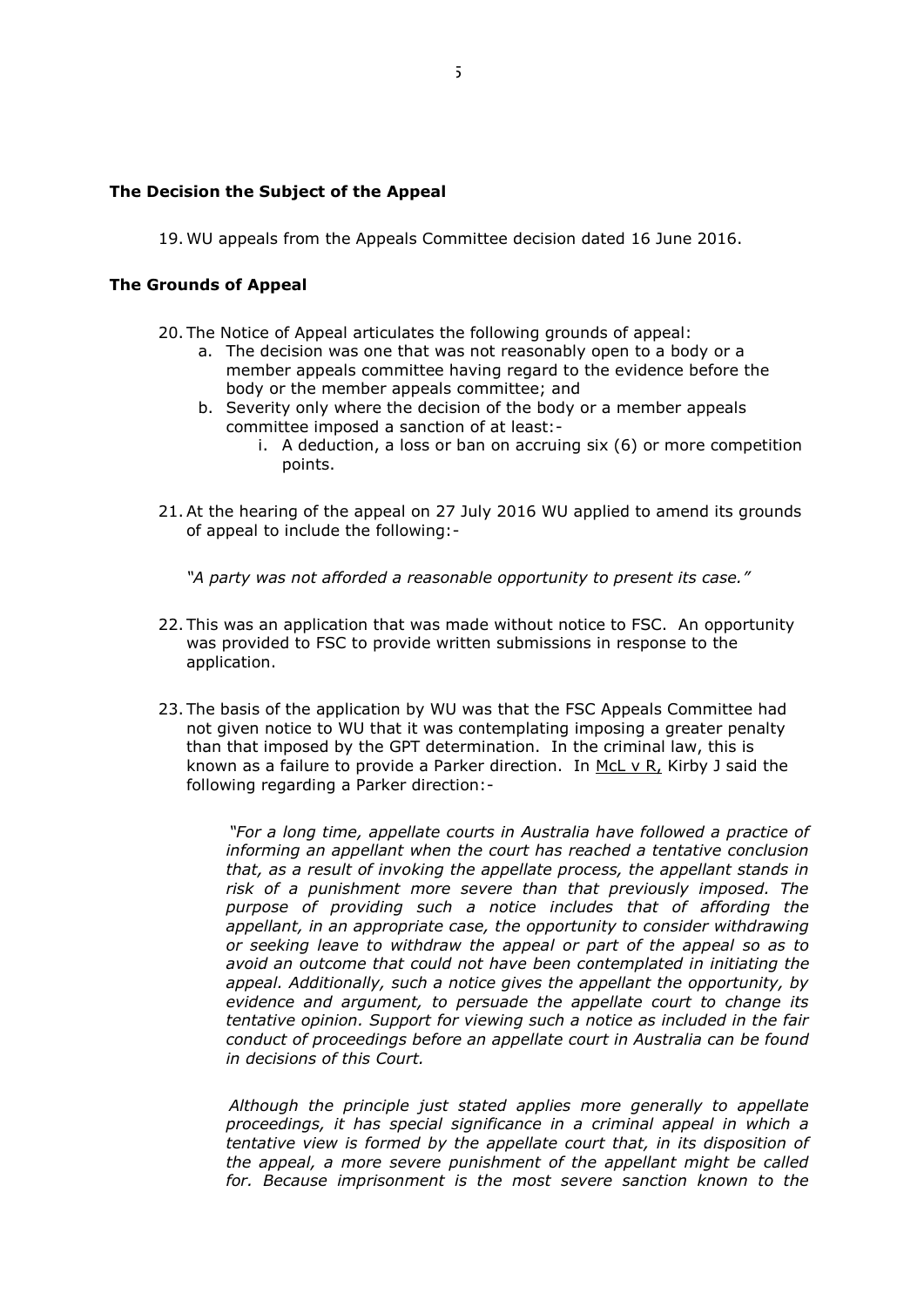*criminal law in Australia, the provision of notice will ordinarily apply with particular force where the appellate court is contemplating the substitution of a sentence of imprisonment for a non-custodial sentence or an increase in custodial punishment. In this regard, the content of the requirement of procedural fairness is concerned with the effect on the punishment if it were altered. Because the requirements of procedural fairness depend upon all the circumstances, the obligation has not settled into a rigid Rule of law. It does not oblige a court to spell out all of the detriments that may conceivably flow to an appellant. At least where the appellant is legally represented and it is not apparent that such a representative has failed to appreciate a warning once given, it is not essential to express in fine detail what may follow if the appeal proceeds to finality. The content of the obligation of procedural fairness in such a case depends on the circumstances and the procedure by which the complaint concerning the want of procedural fairness is raised."* (see McL v R (2000) 203 CLR 452 at [125]-[126]

- 24. The question is whether a Parker direction has any application in appeal proceedings before a sporting tribunal? Obviously in a criminal context, it is relevant given the risk to liberty if an appeal is unsuccessful. Such considerations do not apply before a sporting tribunal.
- 25.Be that as it may, FSC submitted that in the circumstances the application to amend the appeal grounds should not be granted as to do so would delay the determination of the appeal and require further evidence to be called by those who conducted the appeal regarding the nature of the discussions that took place before the Appeal Panel (such discussions taking place in the absence of FSC).
- 26.A further submission made by FSC is that in an appeal process that does not involve lawyers, one needs to avoid being too technical in dealing with an appeal. The AT believes there is merit in this submission. It must be remembered that generally football is conducted throughout the State by volunteers who devote their time and energy for the purpose of the sport. Such volunteers conduct disciplinary hearings and appeals on behalf of various football bodies in order to ensure the proper application of Rules that apply to particular competitions. The application of strict legal Rules is too onerous upon such bodies, particularly in the absence of a right to be legally represented (which is often the case in disciplinary Rules throughout various football associations).
- 27. There is obviously an advantage in an appeal tribunal indicating to an appellant its intention to impose a greater penalty. To do so would permit an otherwise aggrieved appellant an opportunity to reconsider its position and ultimately save time and expense to all involved in the process by withdrawing the appeal. Furthermore, if an appellant is notified of the prospect of a greater penalty being imposed, it affords the appellant an opportunity to dissuade the appeal tribunal from embarking upon that course.
- 28. WU were given ample opportunity to raise the appeal ground they seek to rely upon. It is noted by the AT that WU have had legal representation and an opportunity to provide written submissions in support of their appeal. Within those written submissions was no application to amend the appeal grounds and no suggestion that it would seek to do so.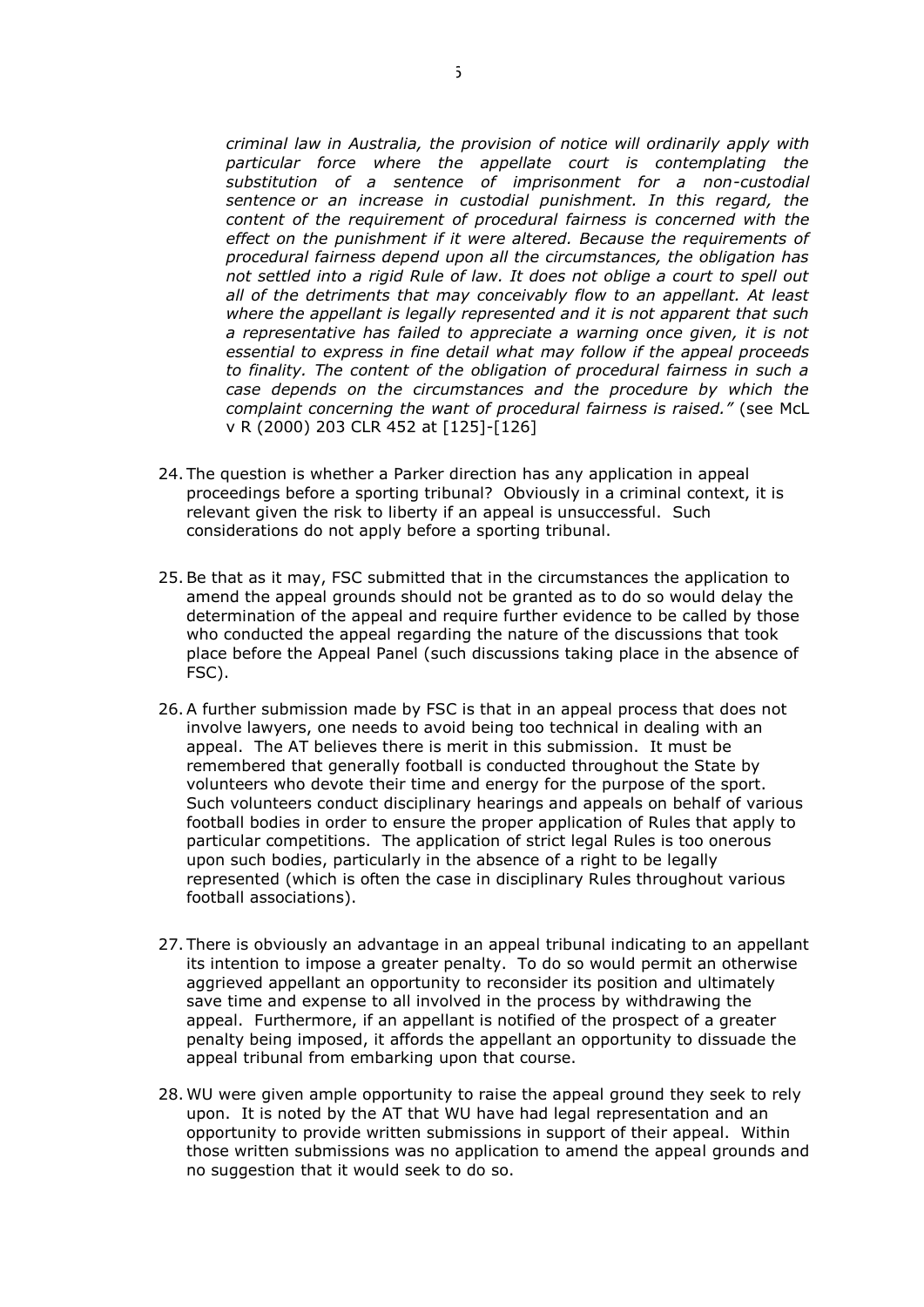- 29. Taking all of these matters into account, the AT is of the opinion that the amendment sought to be made by WU to raise the new appeal ground should be denied.
- 30.Before leaving a consideration of the FSC Appeal Committee hearing, it is noted by the AT that part of the appeal before the FSC Appeal Committee was conducted in the absence of the representatives of each party (namely WU and FSC). There is a danger in conducting appeals in private. One of the matters raised by WU in support of its application to amend its appeal ground was that no indication was given by the FSC Appeal Committee of the fact that it was contemplating increasing the penalty. There is of course a difficulty in testing such an allegation when one of the relevant parties has been excluded from the appeal process. It is the AT's view that both disciplinary hearings and disciplinary appeals should be conducted in an open fashion where each party is afforded the opportunity to hear allegations, evidence and submissions made by another party. This affords all parties natural justice before persons conducting such hearings and appeals and will avoid the situation that arose in this case, namely a suggestion by one party that could not be either agreed to or challenged by another party.

### **The hearing**

- 31. On the evening of 27 July 2016 the AT heard the appeal.
- 32.At the hearing both WU and FSC had representatives in attendance. The Appeal Tribunal invited the receipt of written submissions and both parties provided written submissions. Both parties had an opportunity to speak to those written submissions at the hearing.
- 33.Section 9.4(e) of the FNSW Regulations requires that the Appeal Tribunal will use its reasonable endeavours to issue a short oral or written summary of its determination (**Preliminary Determination**) within 5 working days of the completion of the hearing with a formal written Determination, with reasons given for the decision (**Final Determination**), to be provided within 21 working days, of the completion of any hearing.

#### **Submissions**

34. Written submissions were provided by both parties. Annexed to this Determination are copies of each of the written submissions.

#### **Consideration and Determination**

- 35. It was agreed by all parties that there had been a breach of Rule 7.15.2 in that WU had used 4 visa players over the first 7 rounds of IPL in breach of the Rule.
- 36. One of the issues for determination by the AT is the appropriate penalty that results from a breach of Rule 7.15.2.
- 37. The appropriate penalty for a breach of Rule 7.15.2 is not prescribed by the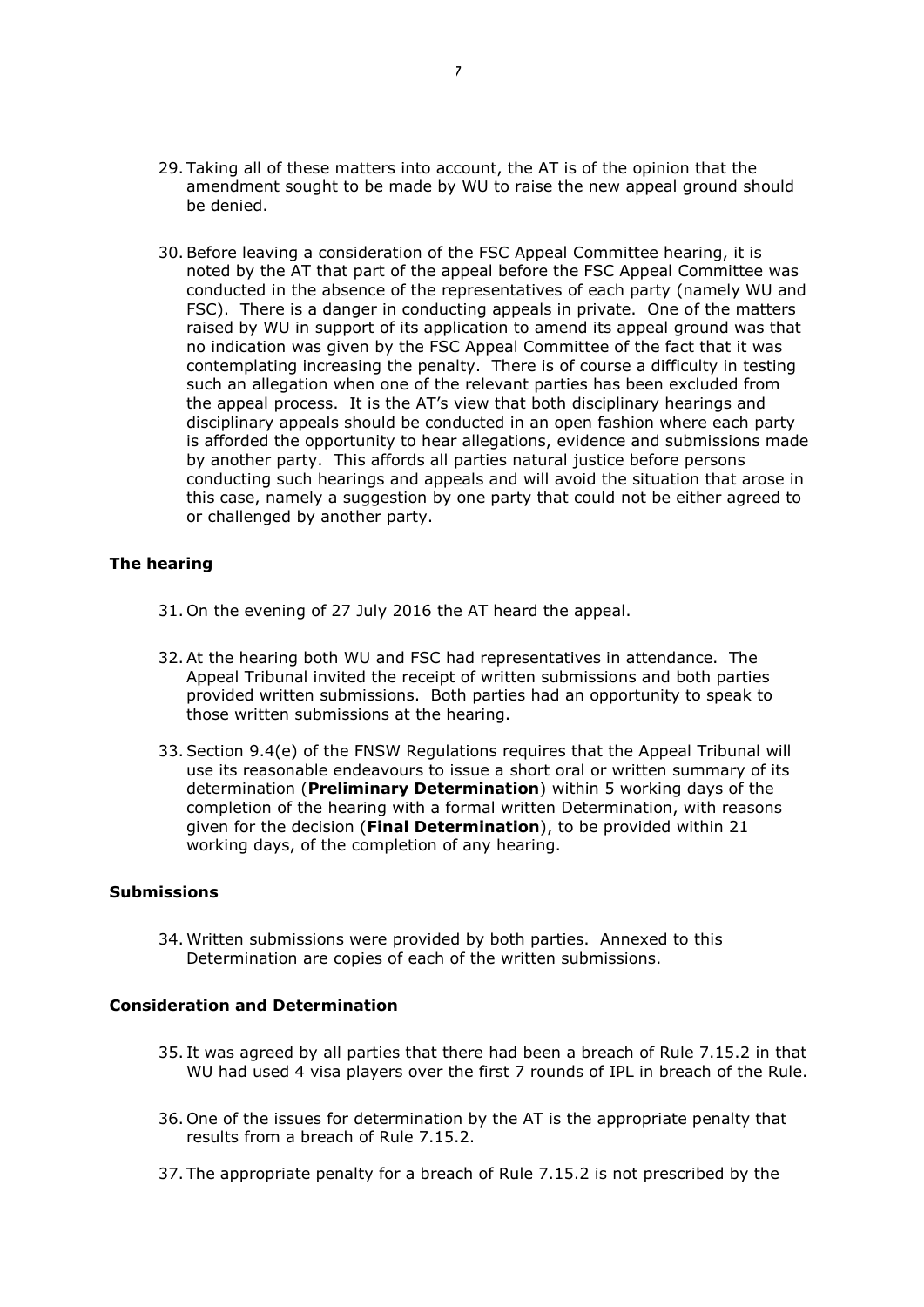FSC Rules or the FSC Disciplinary Regulations. Rule 1.3.2 of the FSC Rules however provides as follows:-

*"To avoid doubt where these competition Rules do not specify the consequences of a breach or failure to comply with these competition Rules, such breach or failure to comply will still amount to misconduct and may be subject to the provisions of the FSC DDR."*

- 38. Pursuant to the FSC Disciplinary Regulations, Schedule 2 contains the appropriate penalty for misconduct. The section distinguishes between a M1 offence and a M2 offence. A greater penalty is prescribed for a M2 offence. The distinction between M1 and M2 is that an M1 offence is an offence of general misconduct whilst a M2 offence is misconduct against FSC.
- 39. WU submitted that the appropriate offence was M1. WU argued that M2 did not have application as for M2 to apply, the offending conduct must be directed towards FSC. It was submitted that the conduct would require: a. An intent to commit the relevant misconduct; and
	- b. An intent that such misconduct be deliberately taken against FSC.
- 40. It was submitted that the actions of WU which were accepted by the GPT to have no intent were in no way directed towards FSC.
- 41. The AT does not believe that it is necessary to read into the phrase of "misconduct" the concept of intent. Gross recklessness or negligence may well be misconduct. Likewise, conduct that was rash or undertaken "in the heat of the moment" may well satisfy the definition. By way of example, verbal abuse of a referee (although not intended to cause harm) may in some circumstances represent misconduct against FSC.
- 42. There can be no doubt that the Rule 7.15.2 imposes upon Clubs (and not individuals) a requirement to ensure that the Rule is complied with. The AT does not believe it is an appropriate answer to a breach of 7.15.2 to suggest that the registration process is a matter that may be undertaken by the individual players without any reference to the Club. It is a requirement of Clubs to ensure that the Rules that apply to the IPL are complied with. This is particularly so in relation to a Rule that is clearly directed to ensuring there is fairness in the competition. Reckless indifference to ensuring compliance with the Rule may result in an unfair advantage to a Club playing in the IPL. It is clear the Rule is directed at avoiding such an unfair advantage and the AT does not believe it is an answer to avoid compliance with the Rule by stating that the Club is dependent upon visa players to identify themselves as such to the Club. Clearly, more is required by Clubs to ensure a compliance with the Rules of the competition in which they participate.
- 43. Furthermore, the unfair advantage obtained from playing games in contravention of the Rules must be seen as misconduct against FSC in that the advantage obtained over other teams in the competition may well affect the integrity of the IPL. Such an impact is one that directly impacts upon FSC. Seen in that light, a breach of 7.15.2 is properly to be considered misconduct against FSC and attracting the penalties referred to under M2.
- 44. In those circumstances the maximum penalty is 10 years suspension and/or a \$5,000 fine and/or deduction of a maximum 9 competition points.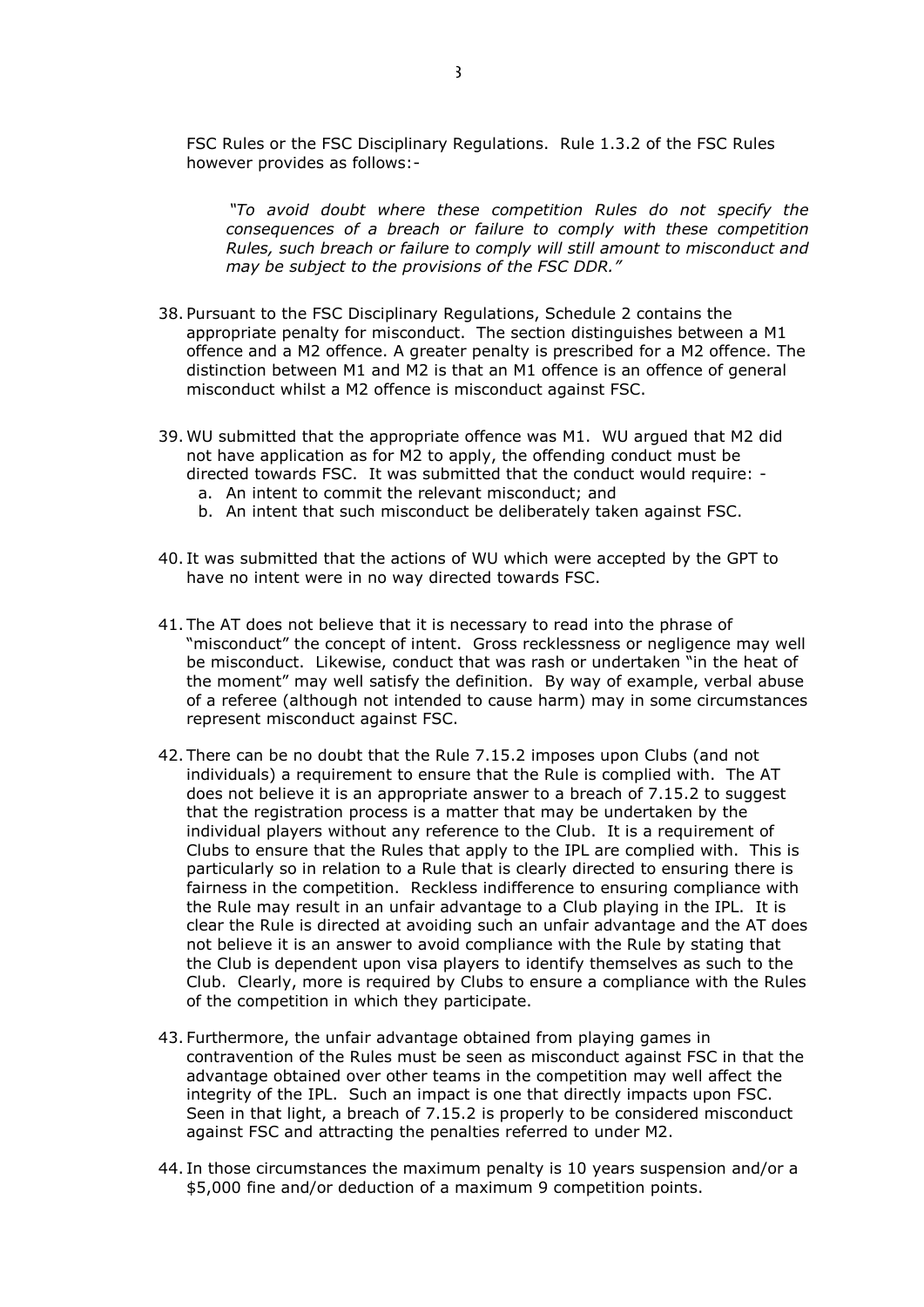- 45. The advantage obtained by WU by having more than the permitted number of visa players was 13 competition points. M2 however indicates a maximum penalty of 9 points. In those circumstances, if the breach of the Rules is limited to 7.15.2 (and not other Rules referred to above) then the FSC Appeal Committee committed an error in increasing the penalty to 13 competition points.
- 46. It should be noted that the AT is at liberty to impose its own penalty and is not constrained by that that occurred before. At the AT hearing the parties were invited to make submissions upon the basis that the General Purpose Tribunal determination was reinstated and the FSC Appeal Committee determination was overturned. WU submitted that the appropriate penalty was M1 and therefore the General Purpose Tribunal fell into error. For the reasons indicated above, that submission has not been made out. FSC indicated that if the breach was correctly considered to be Rule 7.15.2, then it did not wish to be heard regarding the penalty imposed by the GPT.
- 47. Having considered the severity of this matter and the fact that 13 competition points were obtained as a result of an unfair advantage, the AT is of the opinion that if the only breach of the Rules was a breach of 7.15.2, then the appropriate penalty is that as found by the GPT namely:
	- a. A loss of 9 competition points;
	- b. A monetary fine of \$1,000.

#### **Was there a breach of Rule 2.6.1?**

48.Rule 2.6.1 is in the following terms:

*2.6.1 The eligibility of players shall be defined by FSC from time to time.*

*a) A qualified or Bona fide player is one who has completed the registration process and is registered as per these Competition Rules and not currently serving a suspension.*

*b) It is the responsibility of the club to check with FSC that all of their players are registered through the 'MyFootballClub' data base (FFA National Data Base).*

*c) Any club playing an ineligible player shall be ineligible for any match points and shall be subject to any disciplinary action as imposed by the FSC through its Councils and the FSC DDR.*

*d) FSC may reserve the right to sanction a club at any time for breaching player ineligibility. Full points allocated for the fixture shall be forfeited to their opponents and a 3-0 forfeit result or an average score (whichever is greater) will be awarded.*

*e) Where both teams from the same match are in breach of player eligibility, the match result will be determined as a No Result. The club{s) will also be fined at level BR5 under Schedule 1 of these Competition Rules, plus costs associated with the match or a greater amount as determined by the FSC through its Councils/ Tribunals in addition to any other disciplinary action imposed.*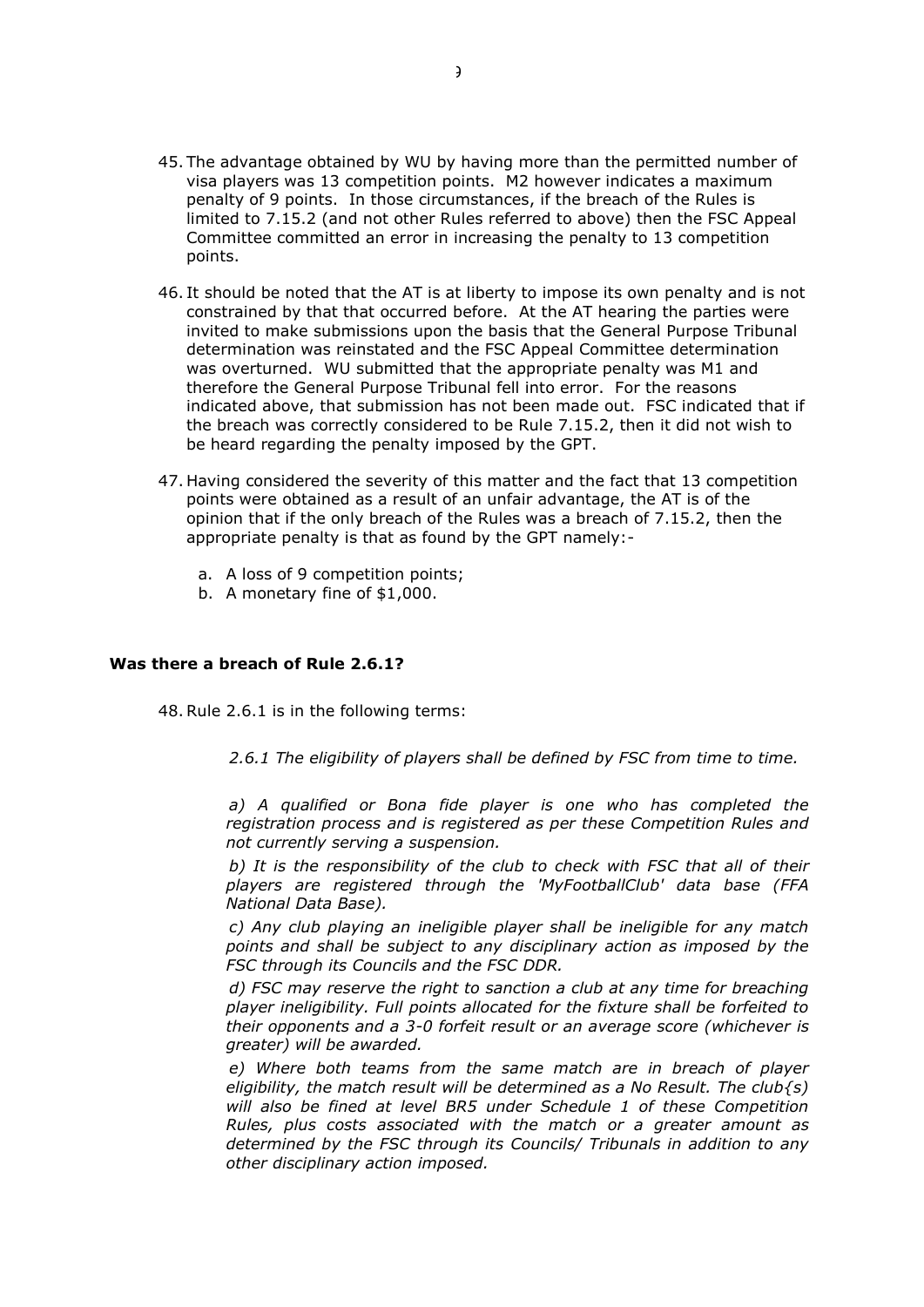- 49.An ineligible player is not defined under the Rules. An eligible player however is defined by Rule 2.6.1(a). A player who completes the appropriate registration process under the FSC Rules (and is not serving a suspension) is an eligible player. It follows that an ineligible player is therefore a player who either:
	- a. Completes the registration process and is serving a suspension, or
	- b. Fails to complete the registration process.
- 50. There was no suggestion in the circumstances of this case that any of the visa players had not completed the registration process. Rather, the uncontested evidence was that each player had been properly registered using the FSC web page for that purpose. Further, in each of the seven games they were on the team sheet, they were not players who had been suspended. Accordingly, the players were eligible players within the definition as provided by the Rule.
- 51. Thus it was submitted by WU that at no time was there a breach of Rule 2.6.1 as none of the players were ineligible.
- 52. FSC submitted that there was a breach of this Rule as Rule 2.6.1(a) provided that registration was required "as per these Competition Rules". The Competition Rules of course included Rule 7.15.2.
- 53. The difficulty with FSC's submission is that the registration process is one often (but not always) completed by the individual player. Each individual player is not to know whether in a particular team there is more than the permitted number of visa players. This of course is the responsibility of a Club and not an individual player. In the circumstances of this case, FSC rely upon the fact that WU registered the Visa players as evidence that WU ought to have known that the registration of all four players was a breach of the Rules. The AT accepts that there is a problem in the drafting of Rule 2.6.1. On the face of the Rule, the fact that a player is a Visa player does not mean that a player registered is an ineligible payer. That being so, the AT is not persuaded that the concept of being an ineligible player within the meaning of Rule 2.6.1 extends to the registration of the Visa players by WU. If the FSC wishes to remove the doubt that arises from the drafting, the Rule should be amended to define ineligibility more clearly. For these reasons, the AT is of the opinion that there has not been a breach of Rule 2.6.1

#### **Determination**

54.As the AT is of the opinion that WU did not field an inegible player, then the only breach of the Rules that has been committed is that of Rule 7.15.2. For the reasons indicated above, the maximum penalty in those circumstances in terms of loss of points is 9, which is less than the 13 that the FSC Appeal Committee imposed upon it. Accordingly, the FSC Appeal Committee fell into error and the appeal by WU succeeds to the extent that the penalty imposed by the FSC Appeal Committee was in excess of that provided under the Rules.

**Relief**